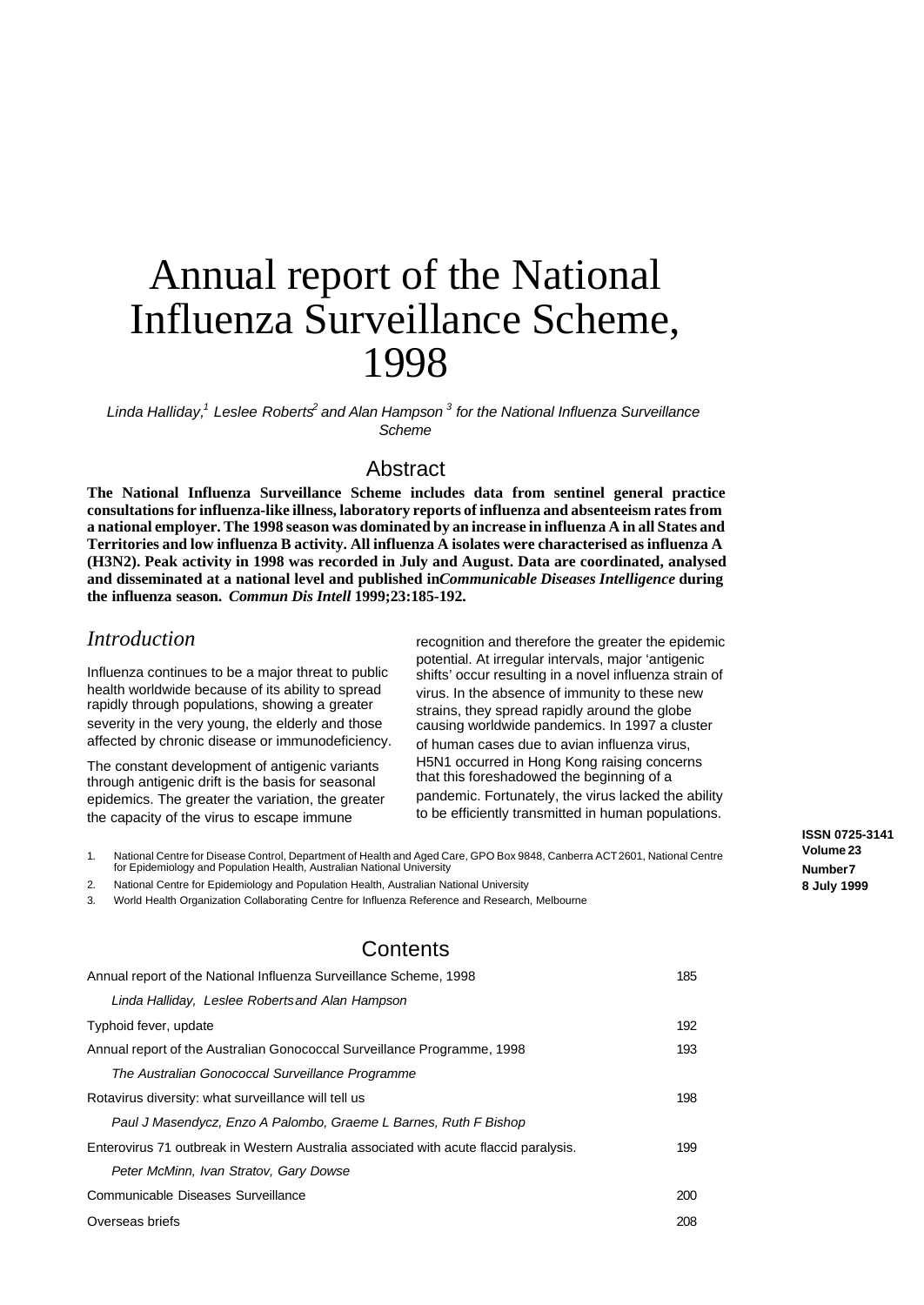This highlights the necessity for effective surveillance to detect changes that may arise in the influenza virus. The designing of vaccines and the guidance of public health measures in the event of epidemic and pandemic influenza, are both reliant on this information. The current influenza vaccine contains three virus strains (two type A and one type B), representing the influenza viruses likely to circulate in Australia in the upcoming winter.

National surveillance in Australia consists of community based surveillance from sentinel general practices, laboratory based surveillance, and absenteeism rates from a national employer. A national approach to the coordination of data collections, analysis and dissemination of information is achieved at the National Centre for Disease Control. This is the recommended approach for surveillance for influenza in pandemic and inter-pandemic periods as outlined in the recent publication *Towards an Australian Influenza Pandemic Preparedness Plan*. The plan emphasises a timely, representative and efficient surveillance system as the cornerstone of influenza control.<sup>1</sup>

Surveillance of influenza is conducted each year from the beginning of May to October. The aim of the surveillance is to provide timely information to public health departments, health care providers and the general public about levels of influenza activity and circulating strains. National Influenza Surveillance data are published monthly in *Communicable Diseases Intelligence (CDI).* Data are summarised in the annual report of the National Influenza Surveillance Scheme each year*.*

As well as routine surveillance for influenza, an additional Australia-wide surveillance program organised by a pharmaceutical company was conducted in 1998 as part of a multi-centre drug trial conducted in the southern hemisphere. The program is continuing again in 1999. A summary of the results of the study is presented in this report.

The world trends for influenza in 1998 and their relationship to Australian trends are also included in this report.

# *Surveillance methods*

Routine surveillance of influenza in Australia comprises three systems:

- laboratory diagnosis, particularly virus isolation, detection or serological evidence,
- consultation rates for influenza illness by sentinel general practitioners,
- absenteeism data from a national employer.

Data from the latter two sources lack the specificity of laboratory data but are useful as surrogate markers of influenza activity and provide a quantitative measure of influenza illness. Absenteeism is a useful marker of social and economic disruption.

#### **Laboratory surveillance**

Laboratory reports of influenza are sent to the *CDI* Virology and Serology Laboratory Reporting Scheme (LabVISE). The scheme consists of 21sentinel laboratories throughout Australia.<sup>3</sup> Although virus isolation constitutes the gold standard for influenza diagnosis and surveillance

specificity, it is reported less frequently than detection of viral antigen or serological evidence.

Criteria for a laboratory report of influenza are:

- direct detection of viral antigen, or
- isolation of the virus, or
- serological evidence of a recent infection.

The World Health Organization (WHO) Collaborating Centre for Reference and Research on Influenza contributes reports on the subtypes and antigenic analysis of influenza viruses isolated throughout the year in Australia. This information is vital for the monitoring of influenza strains in Australia and the rest of the world, assessing the suitability of the current vaccine and determining the composition of the following year's vaccine.

#### **Sentinel general practitioner surveillance**

Sentinel general practitioner schemes that record influenza-like illness were included in the surveillance for 1998. These were: the Australian Sentinel Practice Research Network (ASPREN),<sup>4</sup> the New South Wales Sentinel General Practice Scheme, the Victorian Sentinel General Practice Scheme and Tropical Influenza Surveillance from the Northern Territory (NT).<sup>5</sup> The New South Wales (NSW) and the Victorian schemes report cases of influenza-like illness from the beginning of May to September each year. ASPREN and Tropical Influenza Surveillance from the NT report throughout the year.

ASPREN is currently the only national sentinel surveillance scheme that reports on cases of influenza-like illness. The current distribution of ASPREN sentinels is shown in Figure 1.

#### **Figure 1. Geographic distribution of ASPREN sentinel sites, by number of sites and location**



The case definitions used by ASPREN, Tropical Influenza Surveillance and the Victorian Sentinel General Practice Scheme were:

• viral culture or serological evidence of influenza virus infection,

or

- influenza epidemic, plus four of the criteria in (c),
- or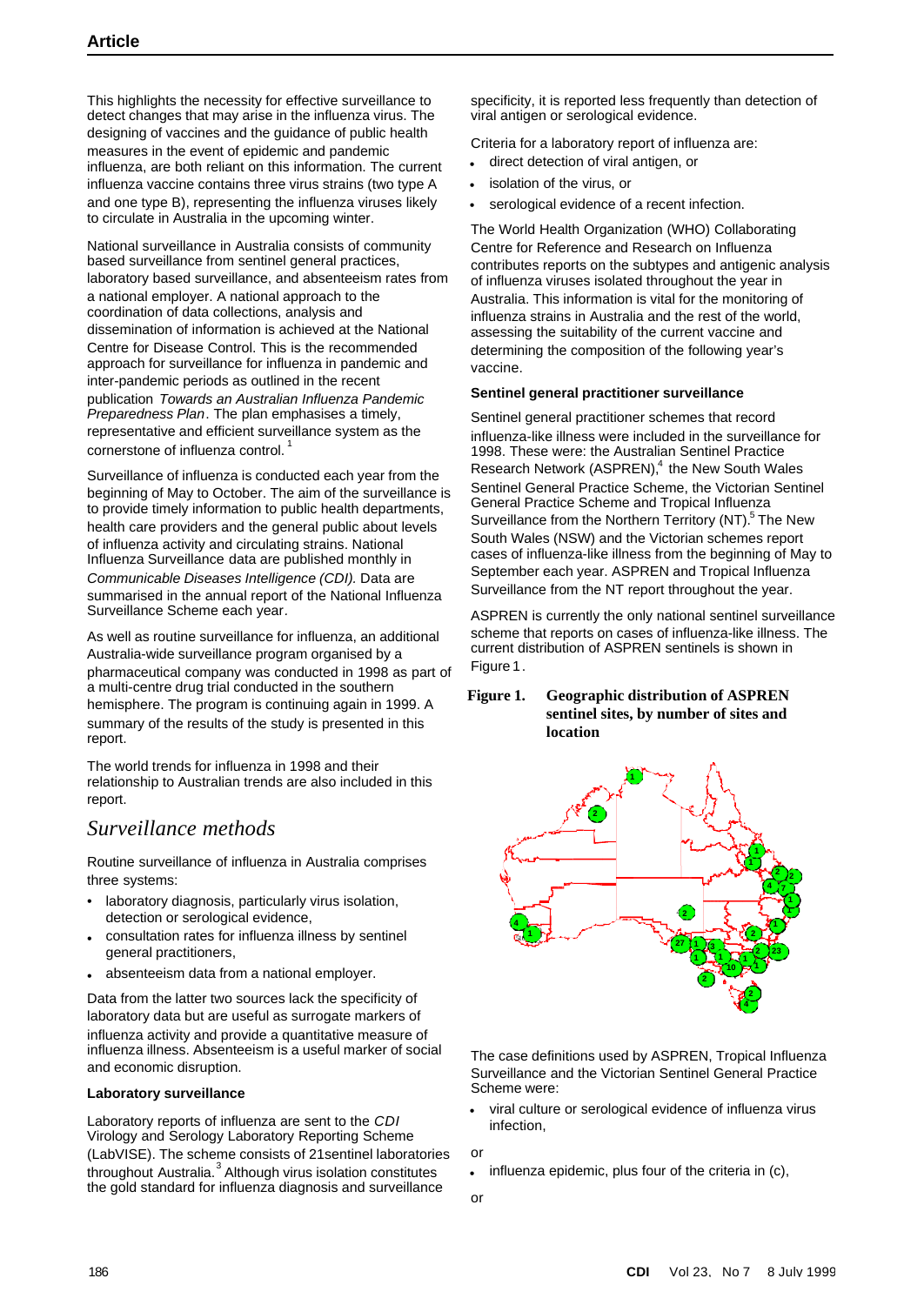**Figure 2 . Influenza A and B laboratory reports by date of specimen collection, Australia, 1988-98**



Source: LabVISE, Australia, 1998

- six of the following:
- sudden onset (within 12 hours),
- cough,
- rigours or chills,
- fever
- prostration and weakness,
- myalgia, widespread aches and pains,
- no significant respiratory physical signs other than redness of nasal mucous membranes and throat, and
- influenza in close contacts.

The case definition used by the NSW Scheme was all of the following:

- cough, and
- myalgia, and
- no abnormal respiratory physical signs other than inflammation of nasal mucous membranes and throat, and
- two of the following:
- sudden onset (less than 12 hours),
- rigours, chills or fever,
- prostration or weakness, or
- influenza in close contacts.

#### **Absenteeism surveillance**

Australian Post provided sick leave absenteeism data to the National Influenza Surveillance Scheme during 1998. Absenteeism was reported as the rate per 100 employees absent for 3 or more consecutive days each week. Rates were calculated on a weekly basis. The definition for absenteeism in 1998 was different to previous years in an attempt to improve specificity of data, and included cases of 3 or more days of absence rather than a single day.

#### **Independently conducted influenza surveillance program**

A pharmaceutical company conducted a surveillance program in Australia from April to September during 1998. Sentinel general practitioner sites and nursing home sites were selected in NSW, Queensland, Victoria, South Australia (SA) and Western Australia (WA). Nose and throat swabs were collected from individuals fitting the ASPREN clinical case definition for influenza-like illness and processed for viral isolation.

#### *Results*

#### **Laboratory surveillance**

#### *CDI Virology and Serology Laboratory Reporting Scheme*

There were 2,943 influenza laboratory reports recorded by the LabVISE scheme, an increase from 1997 (2,797 influenza reports). The number of influenza reports in 1998 was the highest ever recorded by the scheme since its commencement in 1978 (Figure 2).The independent influenza surveillance program contributed 248 of these laboratory reports. This highlights the necessity for careful interpretation of laboratory data as there are many factors that can influence laboratory reporting practices.

The majority of influenza reports were influenza A (2,793, 95%) and the remainder were influenza B (150, 5%). There were no reports of untyped influenza (Figure 3). The number of reports of influenza B were low compared to 1997. This is consistent with the trend of influenza B to show increased activity in alternate years.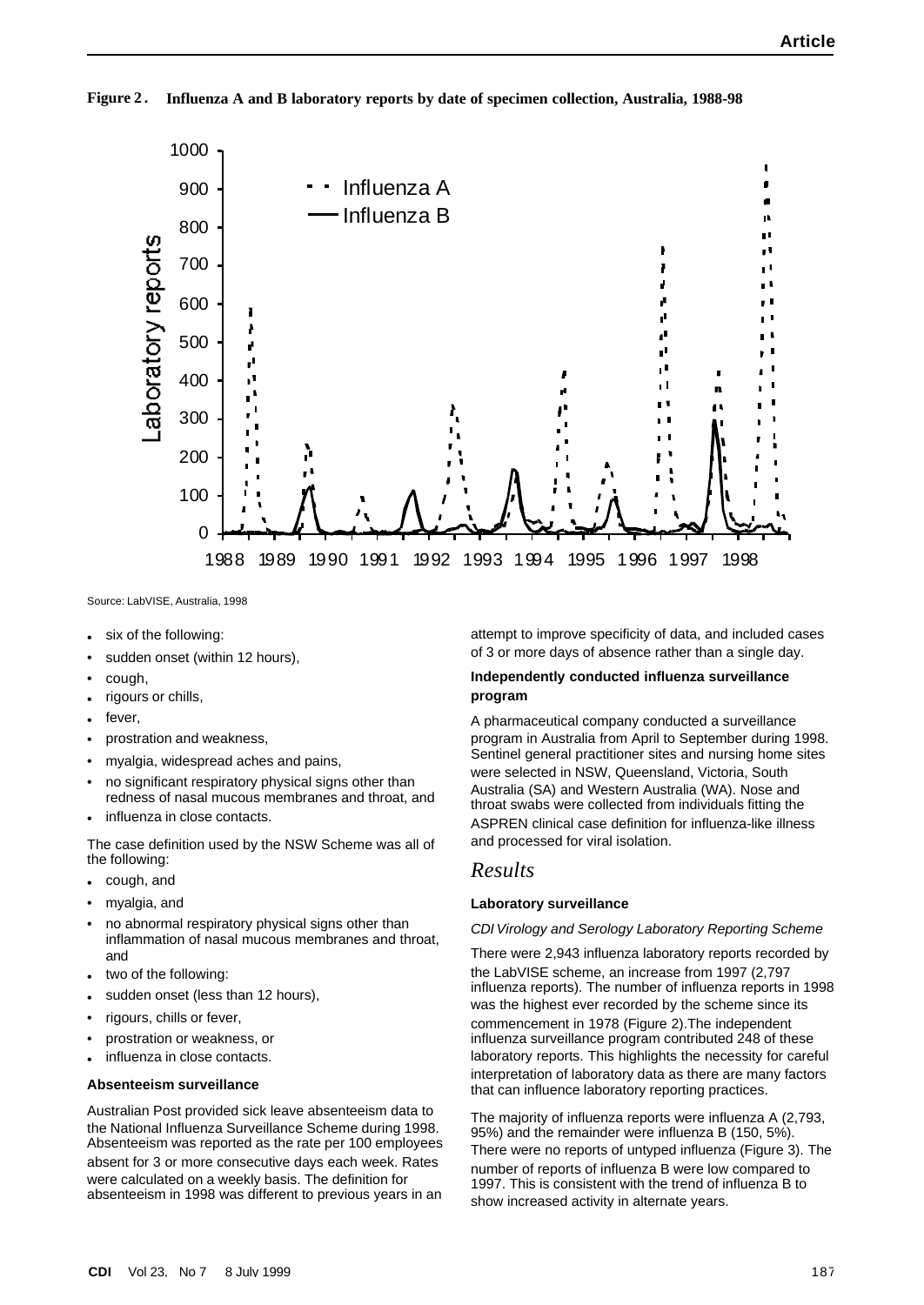

**Figure 3. Influenza laboratory reports, by virus type and week of specimen collection, Australia, 1998**

Source: LabVISE, Australia, 1998

The ratio of males to females for influenza was 1.3:1. Thirty-one per cent of all influenza A reports were from children aged 0-4 years. There were few reports of influenza B in the younger age groups with the majority of reports (61%) from persons over 45 year of age (Figure 4*).*

**Figure 4. Influenza laboratory reports, by virus type and age, Australia, 1998**



Source: LabVISE data, Australia,1998

The peak of laboratory reports was in July and August (Figures 5, 6 and 7). South Australia and Victoria both showed slightly earlier peaks than other States and Territories. A slight resurgence of laboratory reporting appeared in November and was particularly noticeable in SA.

South Australian laboratories reported influenza earlier than other States and Territories, followed by WA and then NSW and Victoria. The peak in SA and Victoria reports was in mid July, approximately two weeks ahead of other States and Territories. The NT reported no early laboratory reports of influenza.

South Australia contributed more laboratory reports of influenza than other States or Territories. Seventy-three per cent of all influenza B laboratory reports and 36% of influenza A reports were received from SA. This may indicate that laboratory diagnosis was sought in a larger number of influenza cases or is indicative of increased activity in SA (Figure 8). The independent pharmaceutical study had little impact on the number of reports in SA as it

**Figure 5 . Influenza A laboratory reports, by week, SA and WA, 1998**

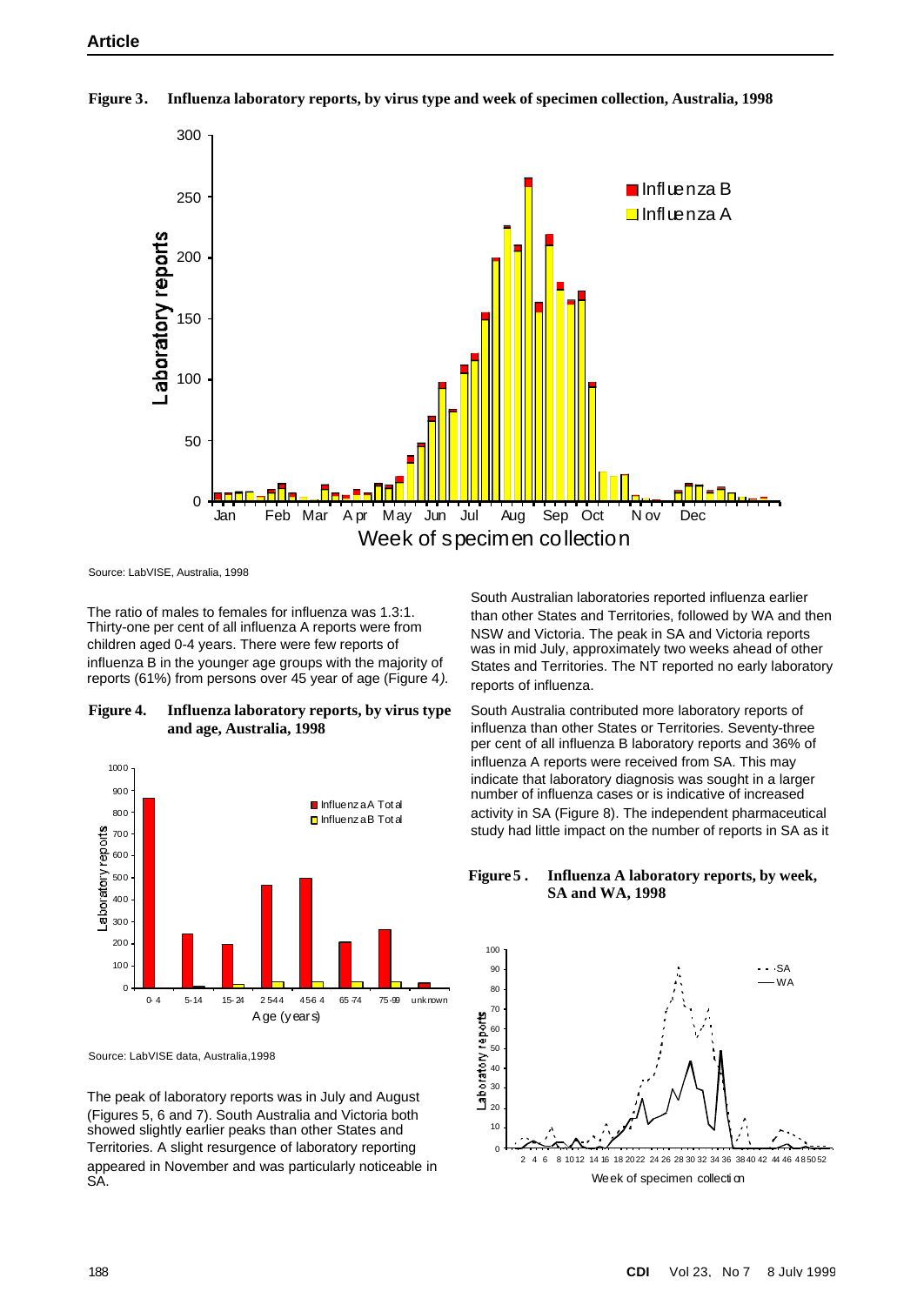#### **Figure 6. Influenza A laboratory reports, by week, ACT, NSW, Tasmania, and Victoria, 1998**



**Figure 7 . Influenza A laboratory reports, by week, NT and Queensland, 1998**



**Figure 8. Influenza laboratory reports by virus type and State and Territory, 1998**



Source: LabVISE, Australia, 1998

only contributed 17 laboratory reports to the overall number.

#### *WHO Collaborating Centre for Influenza Reference and Research*

Although LabVISE figures indicated that approximately 5% of laboratory diagnosed influenza in Australia during 1998 was due to influenza B, only one isolate of 1,127 viable isolates received at the WHO Collaborating Centre was identified as an influenza B virus. The remaining isolates were all characterised as influenza A (H3N2) viruses. The influenza B strain was closely related to B/Beijing/184/93 vaccine strain. All of the influenza A (H3N2) isolates were antigenically related to the A/Sydney/5/97 vaccine strain. Approximately 30% of the influenza A isolates showed some reduction in their reaction with the reference antisera (including reaction to the A/Sydney/5/97 strain). Antisera against these low-reacting strains had a similar reactivity profile to the reference antiserum and did not indicate significant antigenic drift.

Furthermore, when viruses from specimens yielding low reactive strains were isolated directly in embryonated eggs, as would be required for vaccine production, they showed similar reactivity as the reference strain with antisera. Genetic analysis of the low-reacting strains also demonstrated only minor changes from the A/Sydney reference strain.

#### **Sentinel general practitioner surveillance**

The ASPREN scheme recorded low consultation rates for influenza-like illness in the early part of the year and two distinct peaks in July and August. This is the same peak time as laboratory surveillance reports (Figure 9).

Consultation rates for ASPREN peaked at 25 per 1,000 consultations in 1998; lower than the peak of 35 in 1997. Analysis of the ASPREN data by State reveals the peak in SA and Victoria occurred around week 27 while that in NSW and Queensland occurred around week 32. These four States supply the bulk of the reports to ASPREN. The peak rate was much higher in SA than any other State.

#### **Figure 9 . Influenza laboratory reports by week of specimen collection and ASPREN consultation rates, by week of consultation, 1998**



Source: LabVISE scheme, ASPREN scheme, Australia, 1998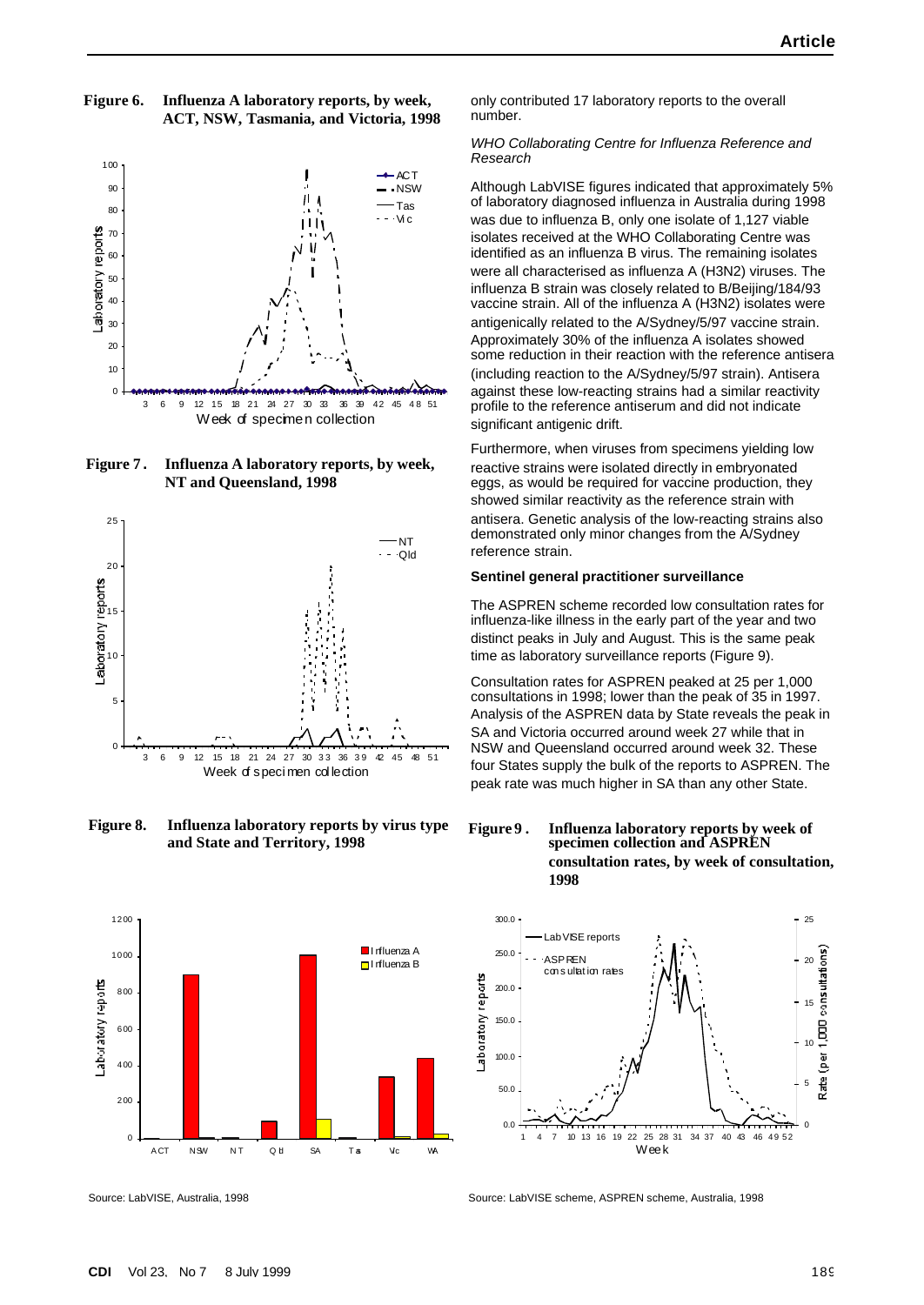**Figure 10 . Sentinel general practitioner consultation rates, influenza-like illness, by week and scheme, 1998**



Source: ASPREN, NSW Sentinel General Practice Scheme, Victorian Sentinel General Practice Scheme, Tropical Influenza Surveillance, 1998

The Victorian Sentinel General Practitioner Scheme demonstrated similar consultation rates. The NSW General Practitioner Surveillance Scheme had the highest rates of all schemes. In this State the peak rate of 43 reports of influenza-like illness per 1,000 consultations occurred in August. The NT Tropical Influenza Surveillance Scheme showed a higher rate than the ASPREN scheme during the first 3 months of the year, but peaked later than other States in August and September (Figure 10). This pattern is typical of the NT and other tropical regions.<sup>5,7,8</sup> The Victorian and the NSW General Practitioner Surveillance Schemes are unable to detect early or late influenza activity as they only record influenza activity from the beginning of May until September.

The ASPREN scheme is a national scheme reflecting overall activity of influenza in Australia. Consultation rates reported in 1998 were the lowest since 1995,

#### **Figure 12. ASPREN reports of influenza-like illness, by age group, Australia, 1998**



Source: Australian Sentinel Practice Research Network, 1998

**Figure 11. ASPREN consultation rates, influenza-like illness, by week, 1995-98**



Source: Australian Sentinel Practice Research Network, 1995-98

characterised by a bimodal distribution which is a result of the different reporting peaks by States (Figure 11).

Fifty-five per cent of reports of influenza-like illness from the ASPREN scheme were from persons in the 15-44 year age group (Figure 12).

#### **Absenteeism surveillance**

The rate of national absenteeism of 3 days per week reported by Australian Post remained between 0.2 (per 100 employees) and 0.35 over the winter months with peak activity in July. Absenteeism declined to half the peak winter rate in early spring (Figure 13).

#### **Independently conducted influenza surveillance program**

As shown in the LabVISE data, influenza peaked earlier in WA and SA than in the eastern States. All influenza A isolates were typed as A Sydney 5/97 H3N2-like viruses.

**Table 1. Independent surveillance program, influenza isolates from specimens, by State, 1998**

| <b>State</b> | Number of<br>specimens | Number of<br>influenza<br>isolates | Per cent |
|--------------|------------------------|------------------------------------|----------|
| <b>NSW</b>   | 435                    | 73                                 | 17%      |
| Queensland   | 162                    | 50                                 | 31%      |
| Victoria     | 110                    | 25                                 | 23%      |
| SA           | 215                    | 17                                 | 8%       |
| <b>WA</b>    | 386                    | 83                                 | 22%      |
| Total        | 1,308                  | 248                                | 19%      |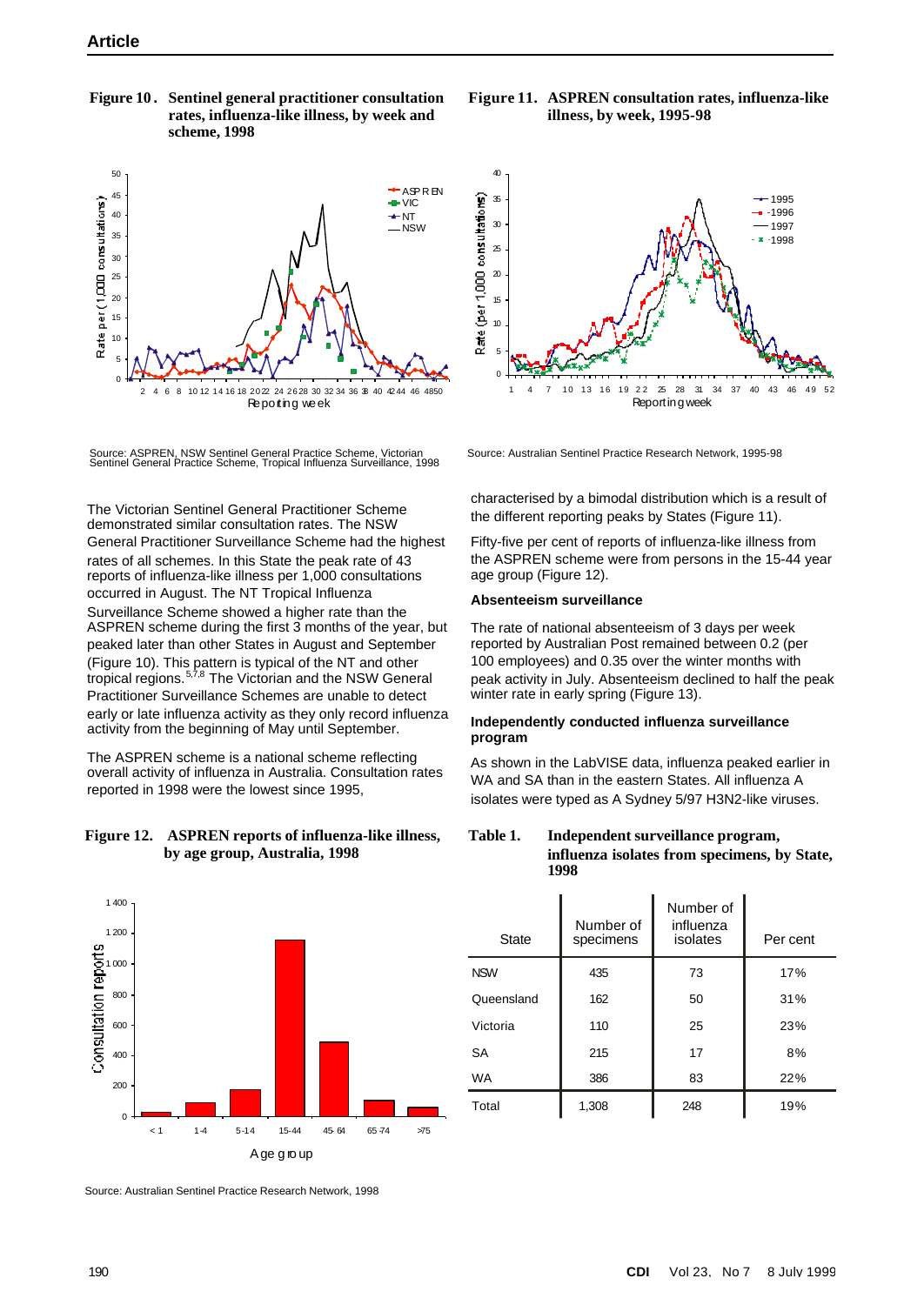#### **Figure 13. Absenteeism rates in Australian Post, May to September, by week of the year, 1998**



Source: Australia Post

Only one specimen yielded influenza B. The number of influenza isolates from each State is shown in Table 1.

#### **World Trends**

The pattern of influenza in New Zealand was similar to Australia. New Zealand consultation rates for influenza-type illness remained low during May and June and started to increase in July. Rates showed a peak in July and again in August. Influenza A predominated in 1998, only 2% of cases were influenza B. Unlike Australia, where no influenza A (H1N1) was detected, influenza A (H1N1) similar to A/Johannesburg/82/96 accounted for 53% of total isolates. This strain circulated exclusively in the North Island. Influenza A (H3N2) similar to A/Sydney/5/97 accounted for 20% of isolates and this strain spread throughout most of New Zealand. Overall influenza activity in New Zealand 1998 occurred at a low to moderate level compared to 1996 and 1997 seasons.

Between March and September 1998 epidemic or widespread influenza activity was reported from a number of southern hemisphere countries. Influenza A viruses were predominantly of the A (H3N2) subtype antigenically related to A/Sydney/5/97; no new antigenically distinct variant was defined. In many countries influenza A (H1N1) viruses were also isolated, the majority of these isolates were antigenically similar to A/Bayern/7/95 while A/Beijing/262/95-like strains were isolated sporadically. Relatively few laboratory confirmed cases of influenza B were reported. B/Beijing/184/93-like strains were generally distributed throughout the world; cocirculation with B/Beijing/243/97-like strains were limited to Asia.<sup>9</sup>

In the northern hemisphere reports of influenza began in October 1998. Influenza A (H3N2) antigenically related to A/Sydney/5/97 predominated, although influenza B circulated widely and predominated in some countries. The majority of influenza B was antigenically related to B/Beijing/184/93-like strains. However, in Asia this strain cocirculated with B/Victoria/2/87-like viruses. Few laboratory confirmed cases of influenza A (H1N1) were reported, the majority of these were antigenically related to A/Beijing/262/95 vaccine strain.<sup>1</sup>

Viruses of the A/Sydney/5/97-type, which was first identified in Australia (June1997) have established around the world becoming the predominant strain in most regions. This strain circulated almost exclusively in Australia in 1998.

### *Discussion*

The 1998 influenza season in Australia was dominated by influenza A and very little illness from influenza B. The low level of influenza B was predicted as outbreaks tend to occur in alternate years, and 1997 had been a year of increased activity.<sup>6</sup> All influenza A isolates were characterised as influenza A (H3N2) antigenically related to the A/Sydney/5/97 vaccine strain used in the 1998 vaccine.

The measure of influenza illness in the community was lower in 1998 than in the years 1995 to 1997 according to general practitioner surveillance.<sup>6,11,12</sup> This appears contradictory to the higher number of laboratory reports recorded. The numbers of laboratory reports are likely to be inflated as a result of increased laboratory testing from an independent multi-center drug trial conducted in 1998. However, this alone does not explain the increase in laboratory reports of influenza from some States. This highlights the necessity for careful interpretation of laboratory data**.**

Influenza-like illness peaked throughout the winter months with one peak occurring in July and another four weeks later in August. As in previous years, the earliest reports of influenza-like illness were from the NT, heralding the beginning of the influenza season. Early reports of influenza-like illness were also received from SA. Laboratory reports of influenza showed much the same time distribution as influenza-like illness recorded in ASPREN data, except the first peak of laboratory reports in July was two weeks later. This minor delay between onset of general practitioner reports and laboratory reports may reflect a delay in laboratory testing and reporting. A late resurgence of influenza A (H3N2) occurred in November and was detected in both the laboratory and sentinel general practitioner schemes.

The morbidity from influenza in the elderly population is not reflected in the surveillance data. Thirty per cent of all laboratory reports originated from children in the 0-5 year age group and the peak age distribution of reports of influenza-like illness to ASPREN, was 15-44 years. The laboratory reports in young children may reflect increased incidence as well as increased testing practices for children. The general practitioner reports of influenza-like illness probably indicate the age distribution of persons presenting to general practitioners.

National absenteeism rates reported by Australian Post added little information to the other surveillance systems and remained relatively insensitive to the low levels of influenza circulating in 1998, despite changes to improve the specificity of the system. These data may prove more valuable in a year of high incidence of influenza.

The composition of the influenza vaccine for 1999 was determined on the basis of the strains in circulation during 1998 in Australia and the rest of the world. The Australian Influenza Vaccine Committee (AIVC) made the following